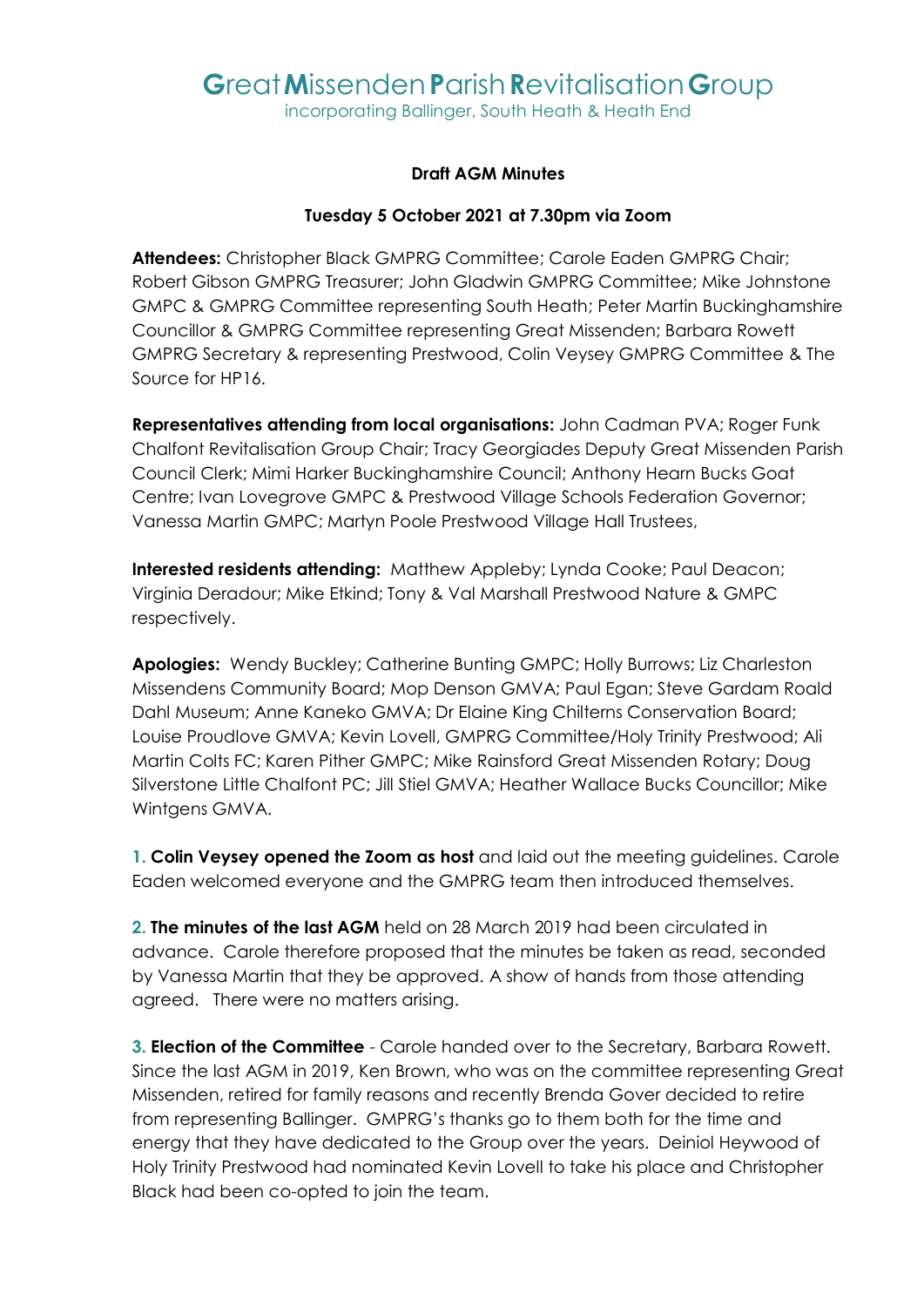Therefore, the GMPRG Committee – Carole Eaden, Robert Gibson, Mike Johnstone, Peter Martin, John Gladwin, Colin Veysey and Barbara Rowett, together with Kevin Lovell and Christopher Black via his co-option, have all kindly agreed to remain on the committee for the next year. Mike Etkind agreed to propose and Ivan Lovegrove seconded that all committee members be reinstated en bloc. A show of hands confirmed agreement. Carried.

Thanks were given to John Cadman of the Prestwood Village Association for kindly agreeing to continue in his co-opted role and, in addition, to help administer the GMPRG website.

Carole Eaden, although happy to remain on the committee, has decided to relinquish her post as Chair, having held it since John Skrimshire passed away. Christopher Black has kindly agreed to stand as GMPRG's new Chair. Barbara Rowett proposed and John Cadman agreed to second this, with the motion being carried by a show of hands.

Barbara, on behalf of GMPRG, thanked Carole very much for all her enthusiasm and hard work over the years during her chairmanship and confirmed that the Group is looking forward to continuing to work with her as part of the team.

4. Carole Eaden informed the meeting that Robert Gibson has kindly agreed to stay on as Treasurer for another year and proposed that he be reinstated. John Gladwin seconded and a show of hands confirmed the reappointment.

5. Carole then proposed that Barbara Rowett continue as Secretary for a further year. Seconded by Christopher Black and the motion was carried by a show of hands.

6. **Treasurer's report** – The accounts for the year ended 30 June 2021 had been circulated to everyone prior to the meeting. Robert Gibson reported on the accounts for the last two years and thanked Lyn Williams for examining them. He also updated on the current position of income and expenditure broken down into ongoing projects and the current bank balance.

Robert updated that as GMPRG has applied for project funding over the last two years, it's become necessary to compile policies on Equality & Diversity, Data Protection, Health & Safety and Safeguarding. These will be uploaded to the GMPRG website and, if necessary, the committee would amend the constitution to take these into account.

7. **Chair's report** – as this was Carole's last report as chair, she reflected on past and current projects under her watch – Slide presentation and report attached separately on GMPRG website.